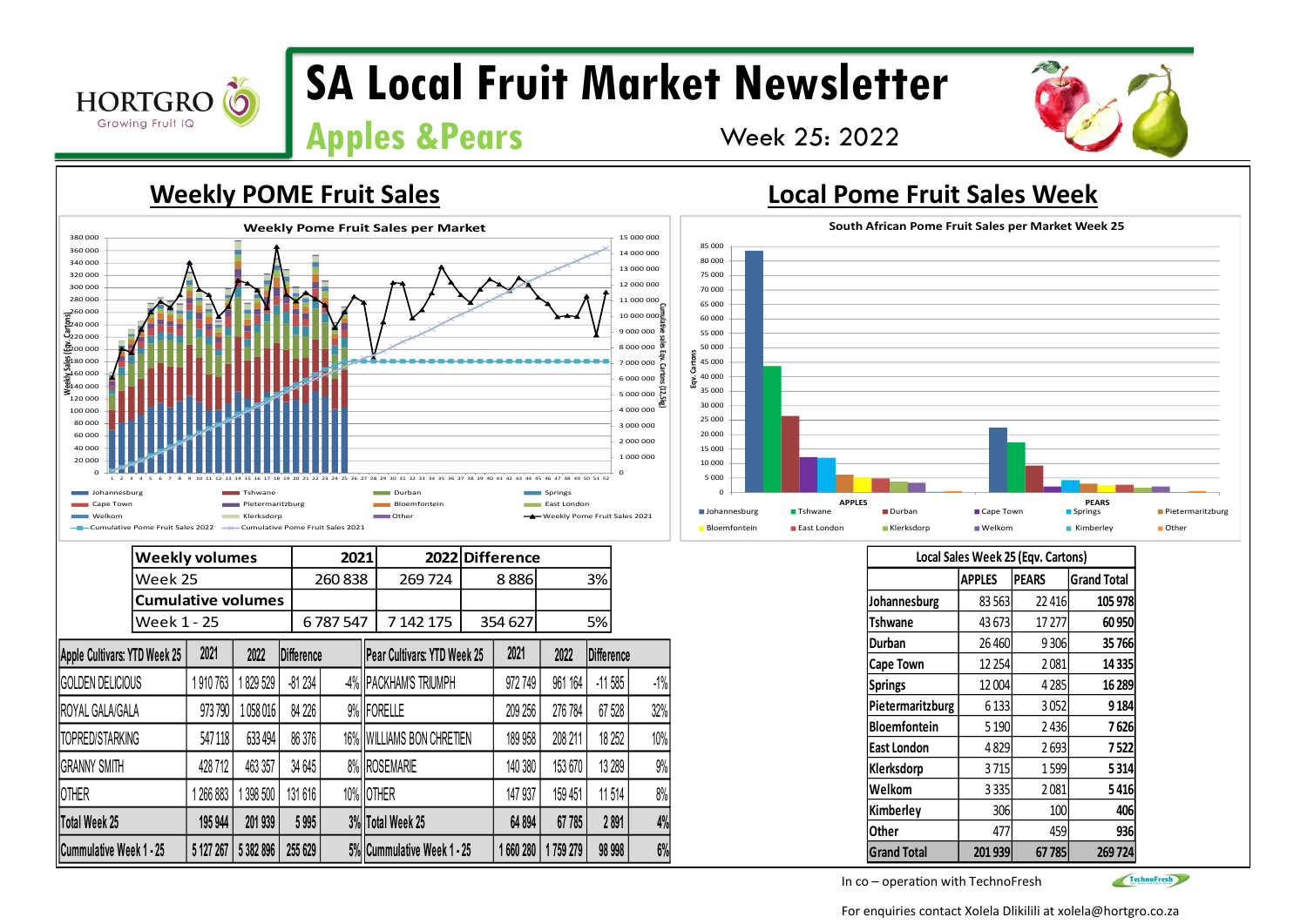

| Weekly Volumes     | 2021     |                     | 2022 Difference |      |
|--------------------|----------|---------------------|-----------------|------|
| Week 25            | 195 944l | 201 939             | 5995            | 3% l |
| Cumulative volumes |          |                     |                 |      |
| Week 1 - 25        |          | 5 127 267 5 382 896 | 255 6291        | 5% l |

## **Weekly Apples Sales: Johannesburg <b>Durban Durban**





| 41 431 |                    | 2 242  | י%⊃                                              |
|--------|--------------------|--------|--------------------------------------------------|
|        |                    |        |                                                  |
|        |                    | 87 193 | 8%I                                              |
|        | Cumulative volumes | 2021   | 2022 Difference<br>43.673<br>1 143 690 1 230 883 |



In co – operation with TechnoFresh